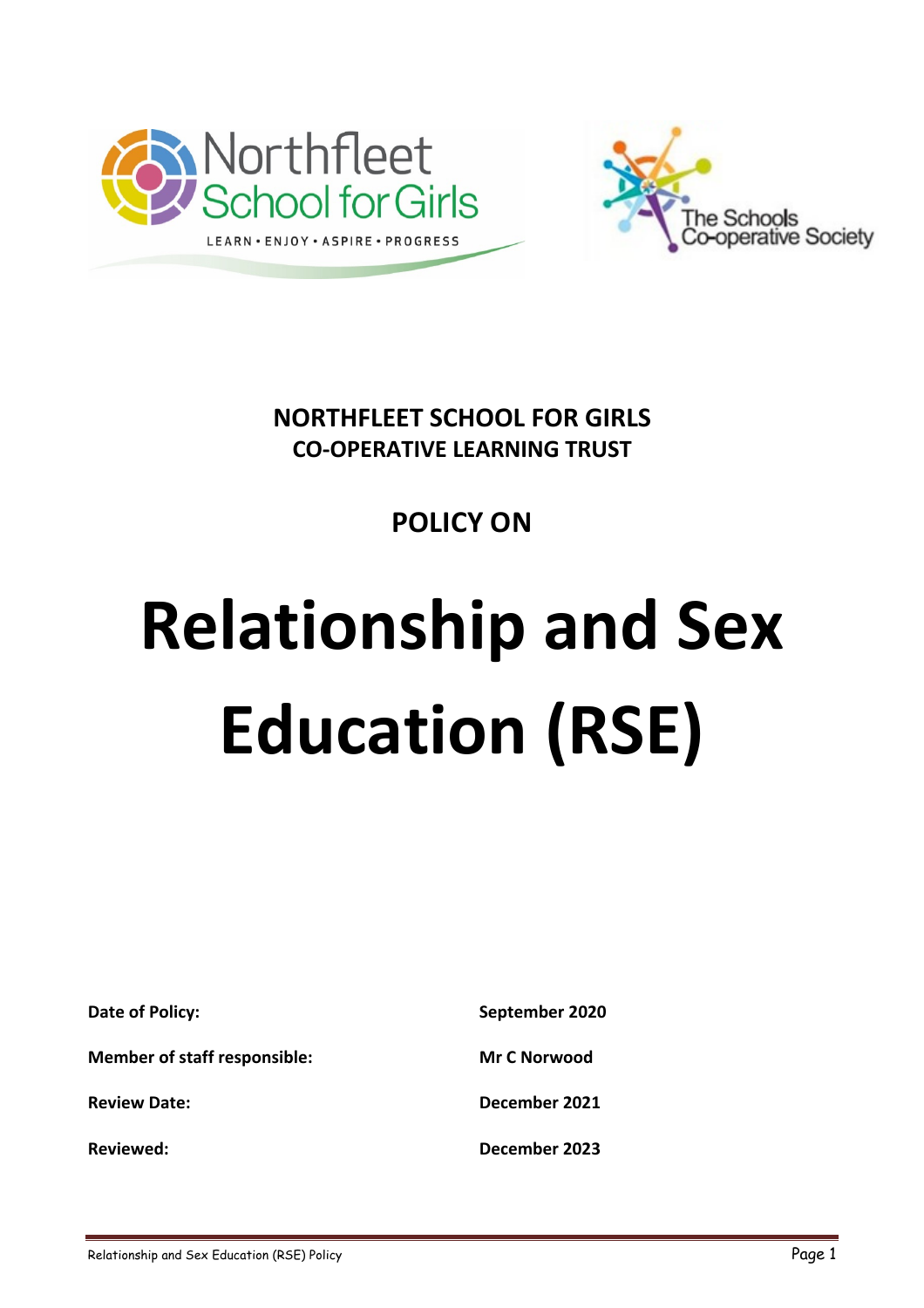This policy covers Northfleet School for Girls' whole school approach to Relationships and Sex Education (RSE).

We believe that through providing high quality RSE, we are upholding the ethos and values of our school and its commitment to equality and celebration of difference.

This policy was produced in consultation with our staff, board of governors, pupils and parents. We will ensure the policy is effectively communicated to staff and parents, including through publishing the policy on our school website.

The information below complies with our statutory obligations to deliver RSE under sections 34 & 35 of the Children and Social Work Act 2017. It will have due regard for the DfE's statutory Relationships Education, Relationships and Sex Education and Health Education Guidance and other relevant guidance which is also covered throughout the PSHE curriculum.

We will review the policy on a regular basis to ensure that it is in line with current Government guidance and legislation and to ensure that our RSE programme continues to meet the needs of our pupils.

# **1. What Is Relationships and Sex Education?**

Northfleet School for Girls has a central vision to 'dream big and achieve'. To achieve future life success students need to be well prepared for all aspects of adult life including safe and healthy relationships.

RSE is lifelong learning about physical, sexual, moral and emotional development. It is about the understanding of the importance of stable and loving relationships, respect, love and care, for family life. It involves acquiring information, developing skills and forming positive beliefs, values and attitudes.

The school is aware of the need to ensure that key learning is sensitive to student age and is able to inform parents of when aspects of RSE are delivered; this information can be found on the school website and each student receives a copy of the PSHE yearly learning plan in September. Students also receive a unit overview for every unit in PSHE which includes SRE. These are shared on the google classrooms as well as in student folders.

We define Relationships Education as learning about the physical, social, legal and emotional aspects of human relationships including friendships, intimate, sexual and committed relationships and family life.

We define Sex Education as learning about the physical, social, legal and emotional aspects of human sexuality and behaviour, including human reproduction. This includes conception and contraception, safer sex, sexually transmitted infections and sexual health.

We take the approach that Relationships and Sex Education are best approached in an integrated way and using a gender equity and human rights framework.

We will take care to highlight lessons that contain what we define as sex education so that we can respect the wishes of parents who have withdrawn their children from this content.

Simultaneously, we will seek to nurture children's curiosity about the world around them, supporting their development and their respect for themselves and each other

#### **2. Principles and Values**

Northfleet School for Girls believes that RSE should:

- Be an integral part of the lifelong learning process, beginning in early childhood and continue into adult life.
- Be an entitlement for all young people.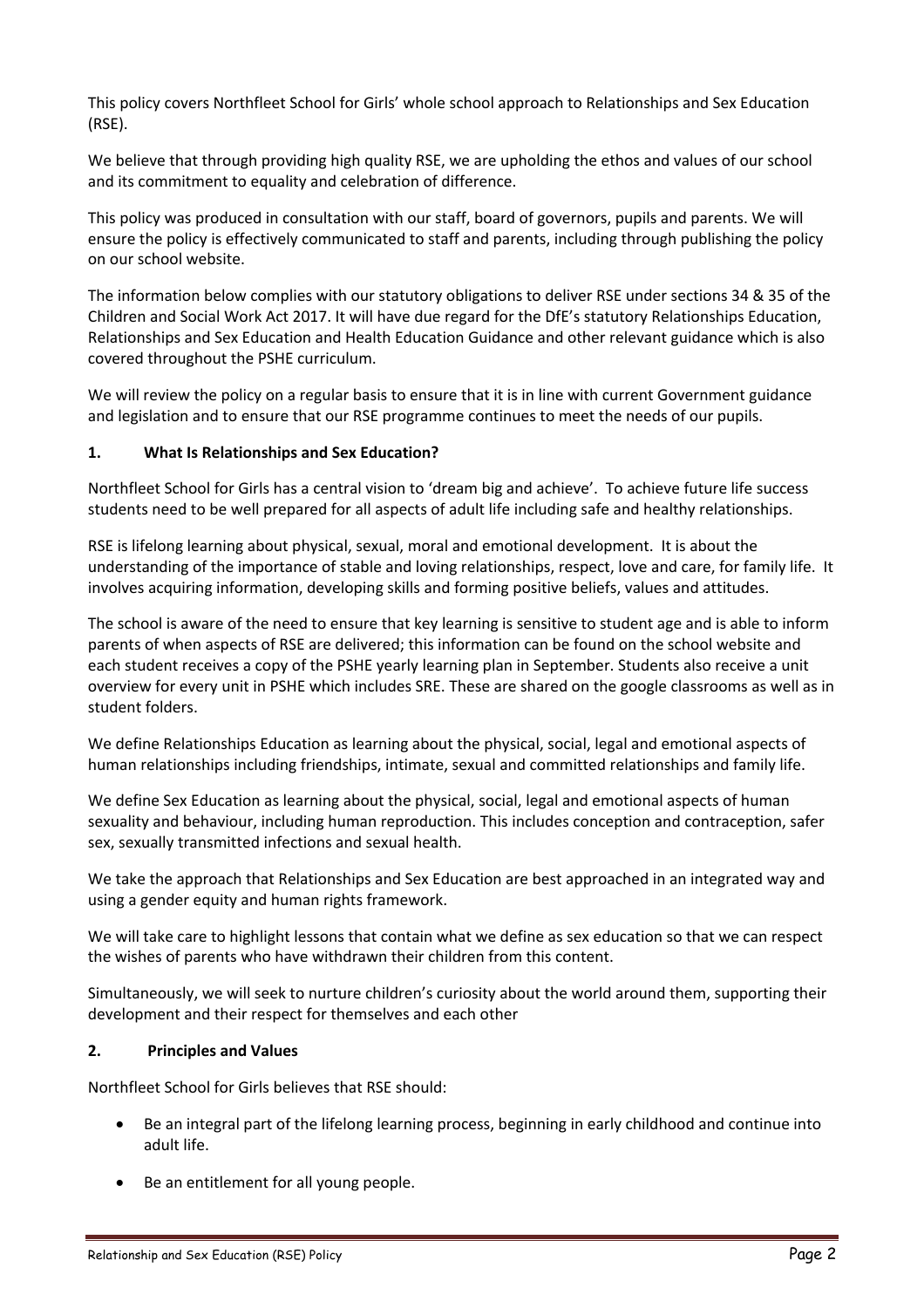- Equip students with the information, skills and values they need to have safe, respectful and enjoyable relationships and empowers them to take responsibility for their sexual health and wellbeing.
- Encourage every student to contribute to make our community and aims to support each individual as they grow and learn.
- Be set within this wider school context and supports family commitment and love, respect and affection, knowledge and openness. Family is a broad concept; not just one model, e.g. nuclear family. It includes a variety of types of family structure, and acceptance of different approaches.
- Encourage all in the school to share and respect each other's views. We are aware of different approaches to sexual orientation, without promotion of any particular family structure. The important values are love, respect and care for each other.
- Generate an atmosphere where questions and discussion on sexual matters can take place without any stigma or embarrassment.
- Recognise that parents are the key people in teaching their children about sex, relationships and growing up. We aim to work in partnership with parents and students, consulting them about the content of programmes.
- Recognise that the wider community has much to offer and we aim to work in partnership with health professionals, social workers, peer educators and other mentors or advisers.

Relationship and Sex Education in this school has three main elements:

#### **Attitudes and Values**

- learning the importance of values, individual conscience and moral choices;
- learning the value of family life, stable and loving relationships, and marriage;
- learning about the nurture of children;
- learning the value of respect, love and care;
- exploring, considering and understanding moral dilemmas;
- developing critical thinking as part of decision-making
- challenging myths, misconceptions and false assumptions about normal behaviour.

#### **Personal and Social Skills**

- learning to manage emotions and relationships confidently and sensitively;
- developing self-respect and empathy for others;
- learning to make choices with an absence of prejudice;
- developing an appreciation of the consequences of choices made;
- managing conflict;
- empower students with the skills to be able to avoid inappropriate pressures or advances (both as exploited or exploiter)

#### **Knowledge and Understanding**

- learning and understanding physical development at appropriate stages;
- understanding human sexuality, reproduction, sexual health, emotions and relationships;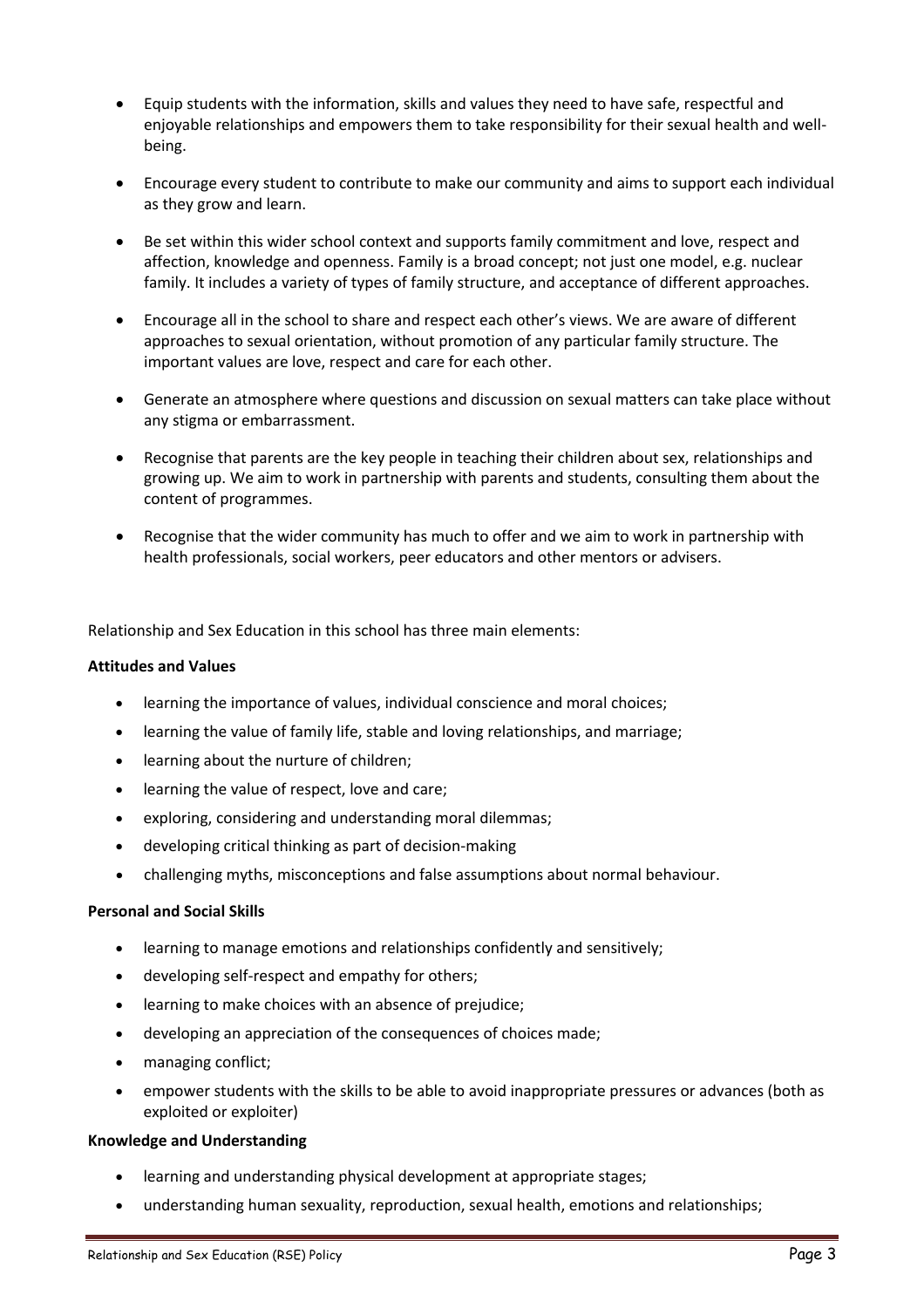- learning about contraception and the range of local and national sexual health advice, contraception and support services;
- learning the reasons for delaying sexual activity, and the benefits to be gained from such delay;
- the avoidance of unplanned pregnancy.
- learning and understanding about sexual exploitation and the links that this has to online safety

# **3. Aims**

The aim of RSE is to provide balanced factual information about human reproduction, together with consideration of the broader emotional, ethical, religious, and moral dimensions of sexual health. Our RSE programme aims to prepare students for an adult life in which they can:

- develop positive values and a moral framework that will guide their decisions, judgements and behaviour; have the confidence and self esteem to value themselves and others and respect for individual conscience and the skills to judge what kind of relationship they want.
- understand the consequences of their actions and behave responsibly within sexual and pastoral relationships.
- avoid being exploited or exploiting others or being pressured into unwanted or unprotected sex.
- communicate effectively by developing appropriate terminology for sex and relationship issues.
- develop awareness of their sexuality and understand human sexuality; challenge sexism and prejudice, and promote equality and diversity
- understand the arguments for delaying sexual activity.
- understand the reasons for having protected sex.
- have sufficient information and skills to protect themselves and, where they have one, their partner from uninvited/unwanted conceptions and sexually transmitted infections including HIV.
- be aware of sources of help and acquire the skills and confidence to access confidential health advice, support and treatment if necessary
- know how the law applies to sexual relationships.

Whilst Northfleet School for Girls, wants to create a learning space that feels safe for children and young people to disclose, we also want to protect children's privacy. We do this by using a number of teaching techniques including the use of a working agreement, where rights respecting ground rules are created with pupils on what makes a safe and welcoming environment for all.

Once ground rules have been set, we will check they are in place throughout the scheme of work and actively referred to. Through the use of ground rules and other approaches, we believe the school can create a supportive environment for discussions that can be sensitive or difficult.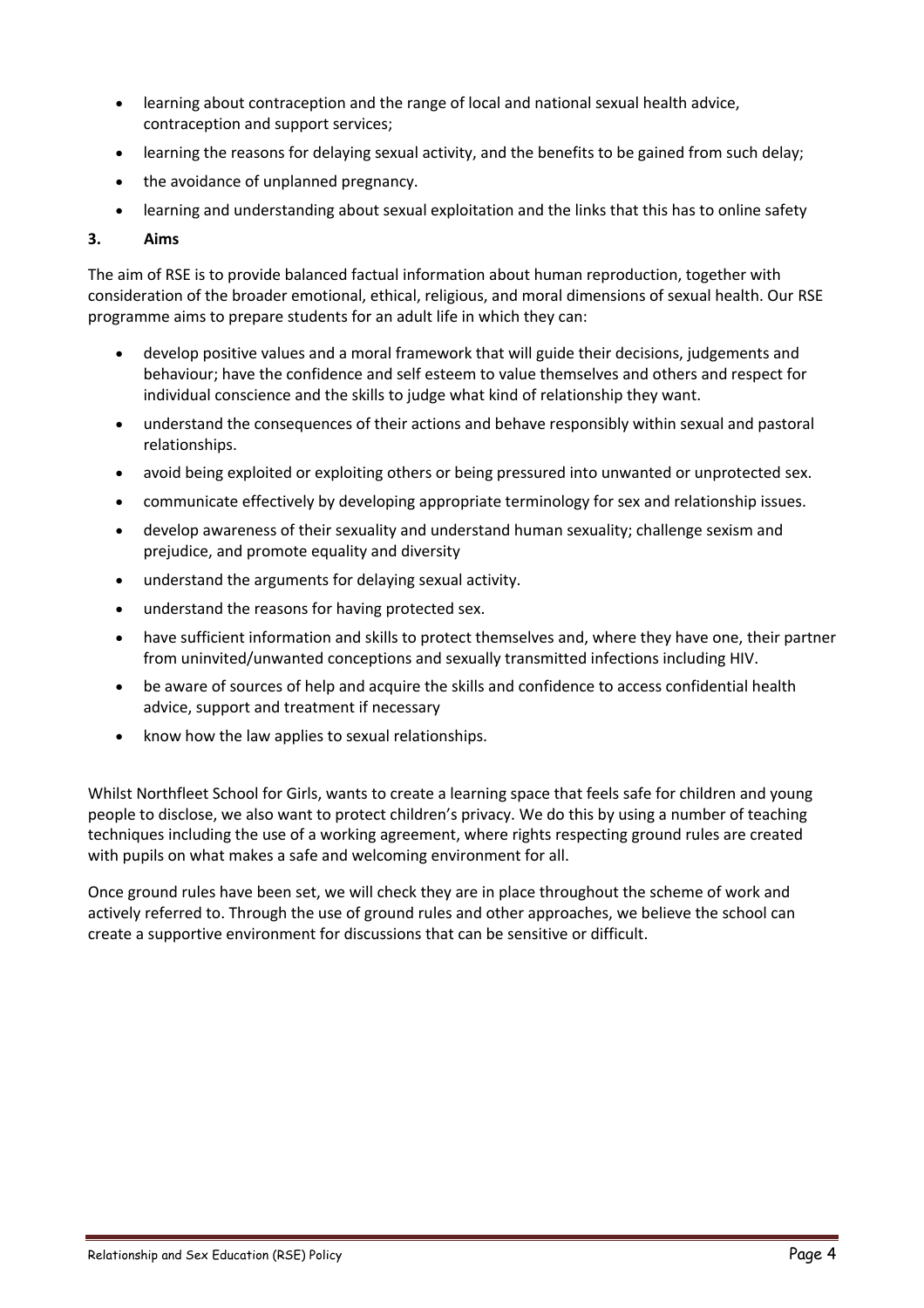# **4. Organisation and Content of Sex and Relationship Education**

Northfleet School for Girls specifically delivers Sex and Relationship Education through its PSHE Programme and Science lessons at KS3 and KS4.

Much of the Relationships and Sex Education at Northfleet School for Girls takes place within PSHE lessons. Specialist teachers generally deliver the PSHE Curriculum with support from other professionals where appropriate. RSE lessons are set within the wider context of the PSHE curriculum and focus more on the emotional aspects of development and relationships, although the physical aspects of puberty and reproduction are also included. The Science National Curriculum is delivered by staff in the science department. These lessons are more concerned with the physical aspects of development and reproduction, although the importance of relationships is not forgotten.

RSE will address aspects of relationships and sex in an integrated way within a single topic. We will take care to highlight lessons that contain what we define as sex education so that we can respect the wishes of parents who have withdrawn their children from this content.

The PSHE Programme and Science National Curriculum is taught in every year.

Any RSE lesson may consider questions or issues that some students will find sensitive. Before embarking on these lessons ground rules are established which prohibit inappropriate personal information being requested or disclosed by those taking part in the lesson. When students ask questions, we aim to answer them honestly, within the ground rules established at the start of the sessions. When it is felt that answering a specific question would involve information at a level inappropriate to the development of the rest of the students, the question may be dealt with individually at another time.

Assessment is carried out at the end of every module and involves teacher, pupil and peer assessment of knowledge and understanding, interpersonal skills, and attitudes.

We regularly monitor our RSE schemes of work to ensure that the quality of teaching is consistent, that the curriculum is meeting the new national requirements under the Relationships Education, RSE and Health Education guidance, and that learning outcomes are reflective of pupil need.

# **5. Inclusion**

RSE explores a range of issues that may provoke questions from pupils. We view questions as a positive sign that pupils are engaged with what is being taught and feel able to express natural curiosities about themselves, their bodies and relationships with others. As much as possible, where a question is relevant to the whole class, we will answer it to the whole group. There may occasionally be the need to deal with a question outside of the classroom if it is not suitable for the entire class.

Questions will always be answered in an age and developmentally appropriate way and take into account whether a parent/carer has requested their child to be removed from sex education lessons.

School staff will not be expected to answer personal questions about themselves or to ask direct personal questions of their students that could make either party vulnerable.

We believe that an open approach to answering questions prevents pupils from learning inaccurate or harmful information online or from peers and older students. We believe exploring issues with the whole class helps to reduce the stigma and shame that can surround some of the issues explored in RSE.

Importantly, we believe that children are better protected from harm and abuse when they are able to discuss issues openly with trained professionals and in a safe environment.

We believe that RSE is a key vehicle for promoting equality, inclusion and social justice.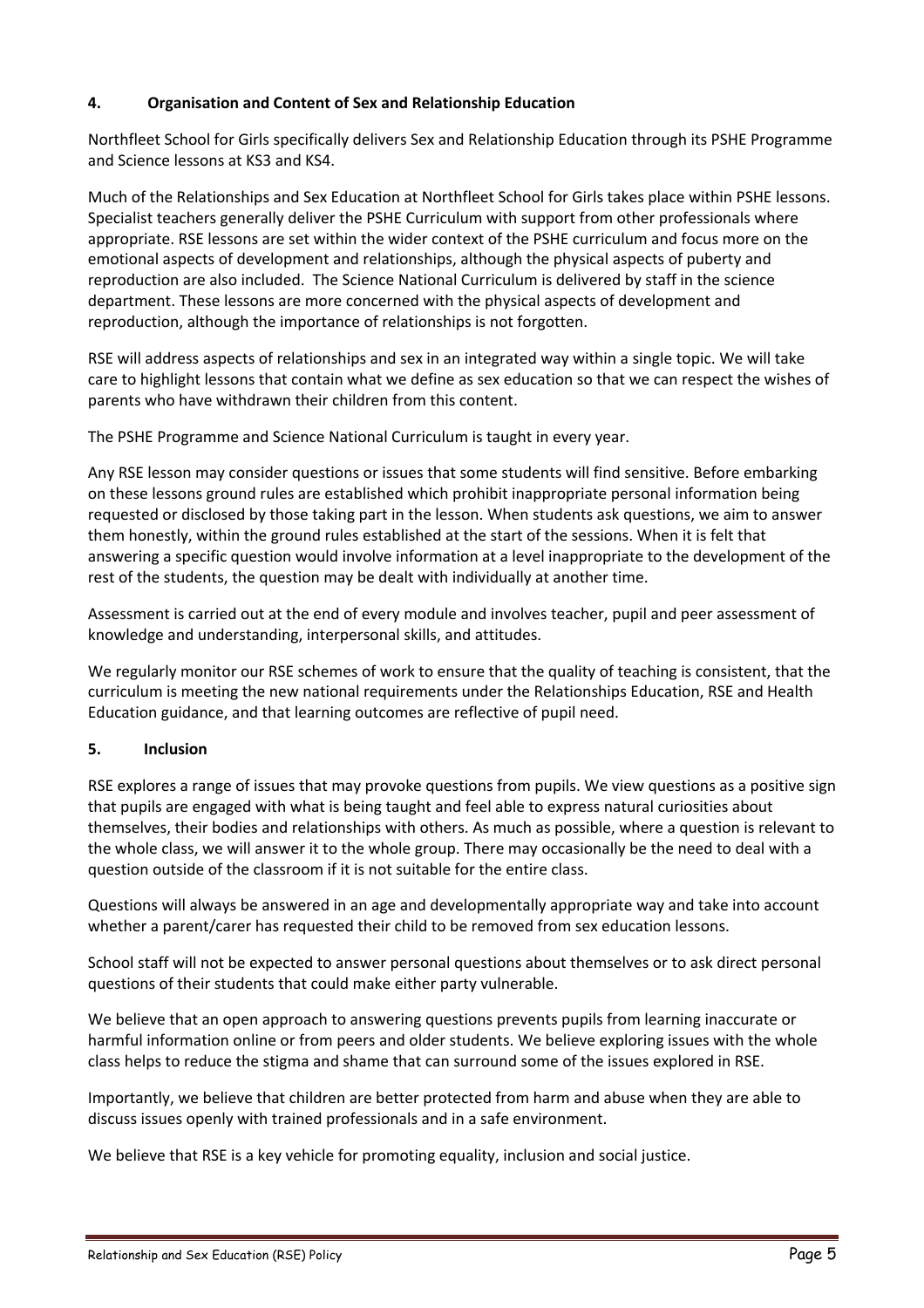Our RSE is designed to promote gender equality through challenging gender stereotypes and sexism and sexual harassment in schools. We take these issues seriously and ensure that we embed content on gender equality throughout the curriculum.

We are also committed to an RSE that makes every pupil feel valued and included and is relevant to them. This means we are committed to an LGBT+ inclusive and SEND inclusive curriculum and are mindful of the SEND Code of Practice 2014 when planning for this subject.

We will also ensure that we take into account the religious and cultural background of our pupils when teaching RSE.

An inclusive RSE at Northfleet School for Girls will seek to challenge all forms of discrimination and prejudice between pupils and promote understanding and respect as outlined under the Equality Act 2010.

# *Ethnic and Cultural Groups*

We intend our policy to be sensitive to the needs of different ethnic groups. For some young people it is not culturally appropriate for them to be taught particular items. We will respond to parental requests and concerns.

#### *Students with Special Needs*

We will ensure that all young people receive sex and relationship education, and we will offer provision appropriate to the particular needs of all our students, taking specialist advice where necessary.

# *Sexual Identity and Sexual Orientation*

We aim to deal sensitively and honesty with issues of sexual orientation, answer appropriate questions and offer support. Young people, whatever their developing sexuality need to feel that sex and relationship education is relevant to them.

#### *Vulnerable Students*

We also recognise that some children may be vulnerable to some of the content delivered in RSE due to a previous safeguarding concern, ongoing concerns or changes to their personal life. For those children, additional support will be given to prevent them being affected by the scenarios or topics in their planned lessons.

#### **6. Right of Withdrawal of Students from Sex and Relationship Education**

As outlined within the Statutory Guidance, parents/carers have the right to request their child be withdrawn from all or part of **sex education** lessons that are delivered as part of RSE (within PSHE lessons).

Parents/carers do not have a right to withdraw their child from Relationships Education.

Parents/carers do not have the right to withdraw their child from any sex education delivered as part of the Science curriculum, which includes elements of sex education such as puberty and reproduction.

Parents do not have the right to withdraw their child from Health Education.

All children will have the right to opt into sex education three terms before they turn 16 and the school will make arrangements for this to happen. In practice, this means that when a child turns 15 they have the right to be taught sex education if they want to.

Although parents/carers have the right to request to withdraw their child from any or all of sex education as part of Relationships Education, it is our aim to encourage parents to see the value of RSE learning and its contribution to keeping children safe, developing their emotional, social and physical wellbeing and for promoting equality and social justice.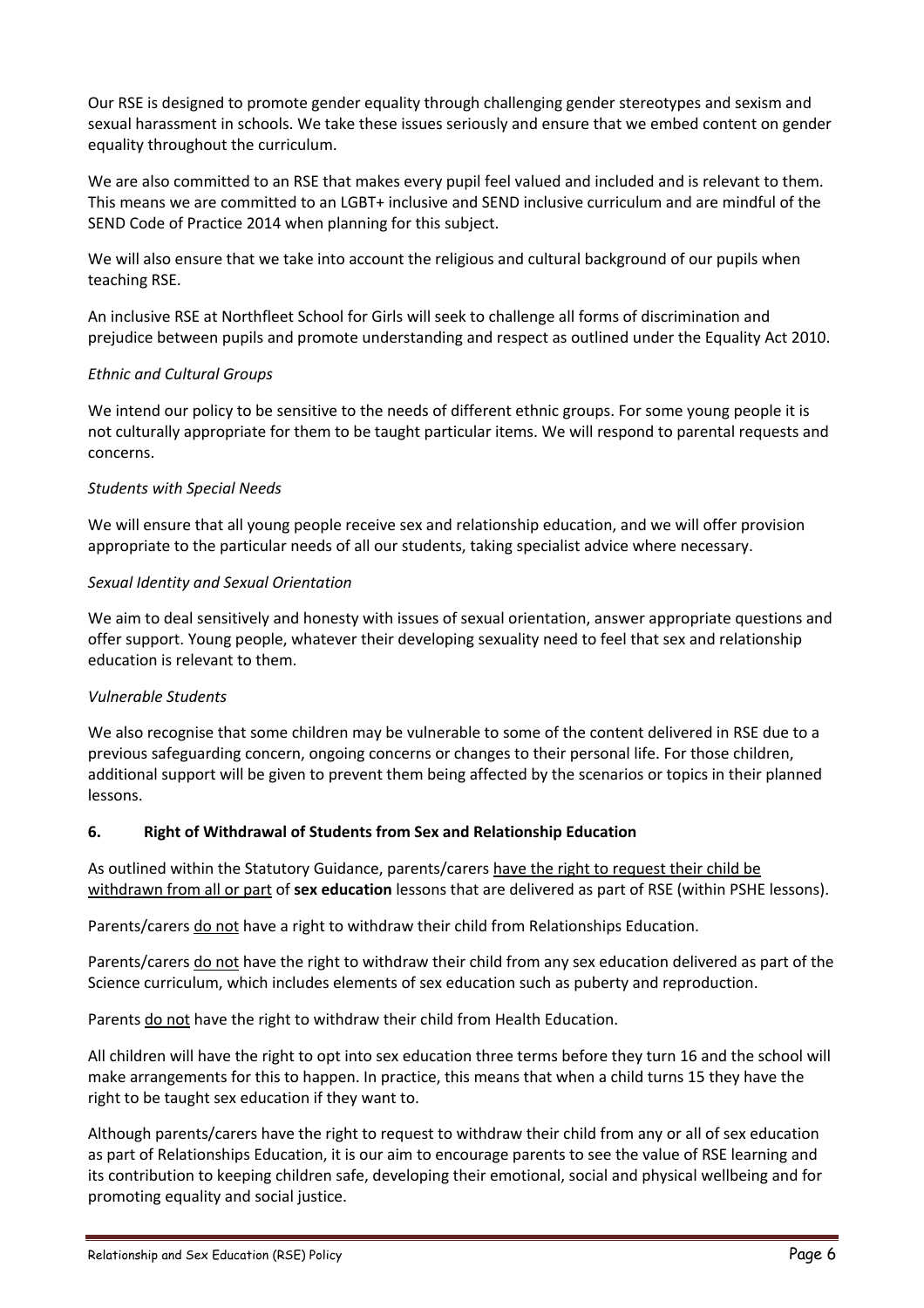Should a parent/carer decide that they do not wish their child to take part in any of these lessons, we would ask that they first speak to the Subject Leader responsible for RSE to discuss their concerns. The Subject Leader for RSE will discuss the request with the parent/carer to fully understand and address any concerns/objections to the content of the curriculum in an in person meeting where lessons and resources will be discussed and shown. The Subject Leader for PSHE/RSE will also present reasons why the school believes children should not be withdrawn from these lessons. In this meeting, the Subject Leader for PSHE/RSE will also highlight exactly what lessons constitute Sex Education and therefore what lessons parents/carers can remove their child from.

If parents/carers still decide that they want to withdraw their child, they should inform the Headteacher in writing and the school will keep a record of this.

Except in exceptional circumstances, we will respect the parents' request to withdraw their child up to and until three terms before the child turns 16. After that point, if the child wishes to receive sex education rather than be withdrawn, the school will make arrangements to provide the child with sex education during one of those terms.

# **7. Confidentiality, Controversial and Sensitive Issues**

Northfleet School for Girls acknowledges that RSE is crucial for creating a culture of safeguarding within the school and for meeting our statutory obligations as outlined in Keeping Children Safe in Education.

RSE helps children to understand the difference between healthy and abusive relationships and to understand how to get help if they are experiencing abuse, or have experienced abuse.

We recognise that when discussing some of the issues RSE covers, some pupils could disclose abuse or other harmful experiences. In cases of a disclosure, all staff have statutory training around child protection and will follow the school's safeguarding policy and procedures.

Teachers cannot offer unconditional confidentiality. Teachers are not legally bound to inform parents or headteacher of any disclosure unless the headteacher has specifically requested them to do so.

In a case where a teacher learns from an under 16 year old that they are having or contemplating sexual intercourse:

- the young person will be persuaded, wherever possible, to talk to parent/carer and if necessary to seek medical advice.
- child protection issues will be considered, and referred if necessary to the teacher responsible for Child Protection under the school's procedures.
- the young person will be properly counselled about contraception, including precise information about where young people can access contraception and advice services.

In any case where child protection procedures are followed, the teacher will ensure that the young person understands that if confidentiality has to be broken, they will be informed first.

Health professionals in school are bound by their codes of conduct in a one-to-one situation with an individual student, but in a classroom situation they must follow the school's confidentiality policy.